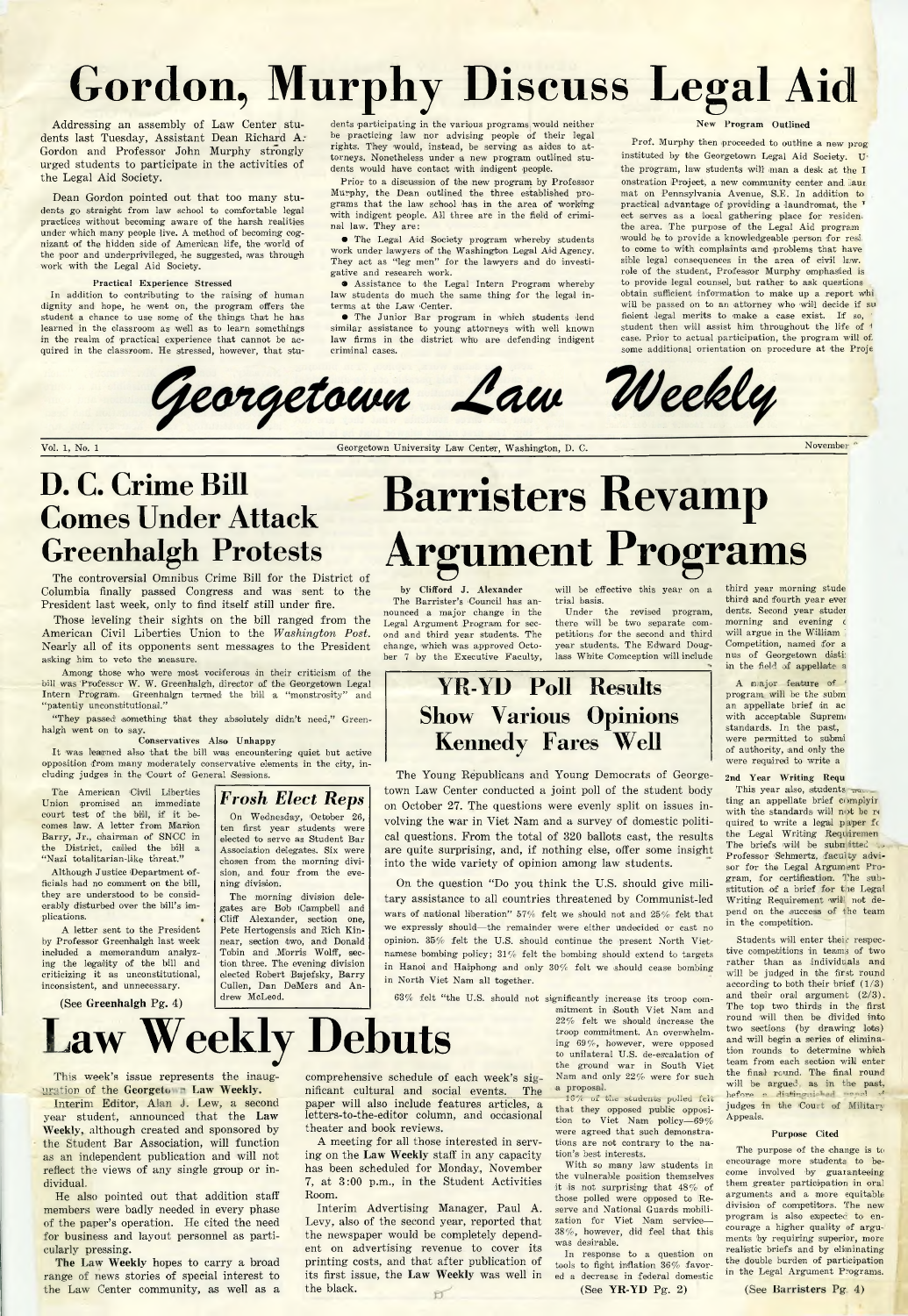# $$

#### **WHO WE ARE**

**Thus we begin. First, with gratitude for an administration suffiantly tolerant, and a (Student Bar Association sufficiently alert to support end encourage still another vehicle for the free exchange of information and ideas among the students of the Law Center. Indeed, ve have come to life largely through the energies of the SBA and ve could not survive without the administration's imprimatur.**

**But let it be clear from the beginning— while we are grateful, we ire not beholden. We are and we will remain an indpendent publica- 'ion dedicated to the service of the entire Law (Center Community.**

#### $\star$  WHY WE ARE

**Allow us to present our case in a light most favorable to the defendnt. We have a tthe Law Center, as broad and as stimulating an array of extra-curricular opportunities as one could hope to encounter in a professional school millieu. Our faculty and our alumni are active,**

stinguished, and frequently involved in projects of immense signi**to both the legal community and the community at lareg. In ngton, we are free to enjoy a city which regularly attracts culevents of the highest calibre— a city unsurpassed as a center ail and political accomplishment. We are part of a major urban sity. (**

**all too many move about in the midst of all this and are never aware of its existence. All too many proceed from week to from class to casebook, cut off, insulated from the limitless unities which surround them.**

problem is one of communications. There are no living facil-**We scatter ourselves from Arlington to 'College Park, from ,isy Row, to Capital Hill. We come at ten, we leave at three, fc in the same room, and if just outside that room a professor )ing to find a way to bend the very fabric of our society, then re we to know? And if two blocks down the road, there is a** *t* of Chinese Art so brilliant that ten centuries have failed to **bs power, then how are we to know?** Was it on the Bulletin **? Did they send a mimeo around?**

**. weekly newspaper can alert us to the smallest fraction of s going on around us it has paid its way.**

#### **)OM FOR TWO**

*the past few years Res Ipsa Loquitor* has evolved into a bold naginative publication. Its value to the student body as a **for free, lively and extended discussion is immeasurable.** *Res Ipsa Loquitor* **appears only four times a year, and therecan not tell us what is going to happen at the Supreme Court reek or who won last week's student elections, or who is going ear at the Library of Congress the week from next, e is not only room for two publications at the Law Center—**

**s a need for them.**

 $\sim$ 

**POLL,— Fr. Pg. 1, Col 3**

**spending, 31 % favored a tax rise and onlly 26% favored retention of the current monetary policy as the only tool.**

**In the area of federal housing legislative restrictions 29% agreed with the House passed bill providing for limited "open housing leg**islation; 22% favored a stronger **bill, 19% favored a more limited provision and 25% were opposed** to any federal intervention at all. **In the area of federal welfare legislation, 62% of those polled**

**stated that the federal government is either doing enough already or** is doing too much in the welfare **field; only 34% felt the federal government is not doing enough** and  $4\%$  expressed no opinion.

Law students appear to over**whelmingly support "Home Rule" for the District of Columbia— as 62%' expressed an opinion that** D.C. should have "an independent **municipal government and congressional representation and only 16%' would retain the present system.**

**The most clear-cut dichotomy came on the question regarding repeal of Taft-Hartley provision No. 14b (the provision which permits states to enact Right to Work Laws). 62% would not like to see this provision repealed and only 33% "Would favor such a move.**

**Perhaps the most interesting question was that which sampled personality preferences. In reply to a question asking whether the person would vote for certain men in an election held today, George**

**Romney would win by a margin of 8% over Lyndon Johnson (50% —** 42% -8% Undec.); but he would **lose by 7% to Robert Kennedy with 5% undecided. Johnson, however, would win 58% to Richard Nixon's 34% if those two were matched (8% undecided). Kennedy would outdistance Nixon by a margin of over 2 to 1 (31% for Nixon, 64% to Kennedy and 5% undecided). John Lindsay would have 44% against Johnson's 50% (6%' undecided), but he would lose to Kennedy's 55% with only 38% (7% undecided). Charles Percy would lose 41% to 52% in a race with Johnson and 31% to 60% in a race with Kennedy (remainder undecided). The only obvious conclusion we can draw here is that the junior senator from New** York would make a much stronger **candidate for president at Georgetown Law Center than would Lyndon Johnson.**

<u>nnnnnnnnnnnnn</u>

**Both clubs express their thanks to co-chairmen Gerry Shee and Tom Hood.**

### **Build Your Cathedral By Leonard Goldstein**

*(The editors of The Law Weekly have invited the president of the Student Bar Association to contribute to our first issue)*

**During Orientation I had the privilege of speaking to the incoming first year class. Having recently returned from the American Law Student Association Convention in Montreal, I related to them a story I had heard there, the moral of which has a certain relevance to our own situation.**

**A traveler, coming upon three workmen, asked the first what he was doing and received the reply that he was digging a hole. The second responded that he was piling up stones. But the third, who was doing ex**actly the same work, replied, "I'm building **a cathedral/' This parable can be analogized to our own situation by having a traveler come into our library on a typical afternoon and ask three students what they are doing. The first might answer that he is briefing a case, the second that he is reading a lawbook, but the third who is similarly** studying responds, "I am preparing myself for a career in the law."

**The legal profession is singularly different from nearly every other occupation or profession in that a lawyer is constantly expected to exercise his professional responsibility— not the Col. Garraty's third year kind of professional responsibility, but rather the ability to take control, to fill the breach, to lead the community in its many civic, charitable, business, and public service endeavors.**

**To prepare oneself to fill the role of being an attorney— as opposed to being a contract drafter, or will writer, or criminal defender— it is imperative, I believe, that we all fully immerse ourselves in the law in all its aspects.**

**We attend a** *law center***, not merely a law school, and the difference is more than the choice of words. The student who thinks that his legal education is a 10:00-12:00 and 2:00-3:00 proposition is kidding himself and harming his career.**

**With a constant eye toward achieving the best possible average you can and getting the highest quality 4"book-learning," I urge each of you to investigate a legal fraternity, join the American Law Student Association, participate in Barrister's Council arguments, and give some time to our Legal Aid Society. If you are so inclined you might also want to look into participating in the Student Bar Association. Our programs range from the social to the academic, the administrative to the creative. In our effort to promote an atmosphere of professional responsibility we are not limited by the bounds of traditional S.B.A. or student government functions. The sky is virtually the limit and I invite you all to join with us.**

**Take the first tentative steps toward participation by talking to those who do. Change your college attitude about limited participation and unlimited Johnny Carson. For the three years that you are here, don't merely get a one-sided view of the legal profession. Begin now to build your own cathedral.**



#### $-$ Dialogue *Whose Number One?* **By Ward Hamilton**

**Which is the best law school in the country, anyway? Georgetown, or one of those others? It's a frivolous question, of course, but it did come up the other week in** *The New York Times Magazine* **of October 2, in a letter from James P. Timony, of Dayton, Ohio, a loyal Georgetown Alumnus. Mr. Timony attacks Victor S. Navasky, author of the article, "The Yales vs. Harvards (Legal Division)" (in the September 11 issue), for asserting that the "consensus" has ranked Harvard as the best big law school, Yale the best little school, with Columbia, Stanford, Michigan, Pennsylvania, Chicago, N.Y.U. and Berkeley as also rans.**

**"'As any lawyer who graduated from the Georgetown Law Center could inform Mr. Navasky," continued Mr. Timony, " such a proffer would be inadmissible in a court of law, being a mere conclusion and opinion for which no proper foundation has been laid, constituting rank hearsay, and undoubtedly springing from self-serving sources who, if presented for cross-examination, would be impeached for their manifest bias." Our alumnus was clearly well set up by those two required semesters of Evidence. Put Down**

**He was bowled right down by Mr. Navasky, though, who pointed out that his hearsay was admissible as pertaining to a question of reputation when tended by experts. Mr. Navasky is a graduate of Yale Law School, where they make a big thing of studying the exceptions to rules. At pres**ent he is the editor of *Monocle*, "an occa**sional journal of political satire," and is writing a book on the Attorney Generalship of Robert F. Kennedy, a graduate of another school left out by the "consensus", The University of Virginia Law School.**

The subject of Mr. Navasky's article was **the controversy between Yale and Harvard as to which school taught the law best. Yale made its reputation in the 30's by attacking the logical school of law, personified in those days by Professor Joseph Beale of Harvard. Foremost among the inconoclasts of the "realist" school was Yale Professor Jerome Frank, who called "Bealism" a search for an unrealizable "Platonic" certainty in the law, and said it was characterized by "the childish need for an authoritative father."**

#### **Stereotypes Challenged**

**So Yale came to stand for a sociological aproach to the law and Harvard, a traditional-minded factory to produce attorneys. These sterotypes were never very accurate, and today there is an interaction between Yale and Harvard which blurs the dictinction considerably.**

**Item: Oliver Wendell Holmes, the first of the great "realists" of the law ("The life of the law has not been logic.") was a Harvard grad.**

**Item: Yale has five young Harvard trained lawyers teaching there now, along with the iconoclasts of the 30's, which led a Yale professor to note that "the Yale Law School's faculty is made up of old Turks and young fogies."**

Item: Harvard's Dean Griswold said, The difference between Harvard and laie **is that Yale talks about it and we do it." He went on to list the socially engaged activities of his school, saying, "Whatever you want to call it,------- functionalism, sociology — you name it, we dot it." Which prompted Yale's Dean Pollack to reply, "I am delighted to hear that we have stimulated Harvard to carry forward the tasks of legal education."**

**Where does this leave Georgetown? Not as large as Harvard (1800 students), nor as small as Yale (662), Georgetown (1,300) nevertheless has roughly 270,000. fewer volumes in its library than Yale, and 1,000,000 fewer than Harvard.**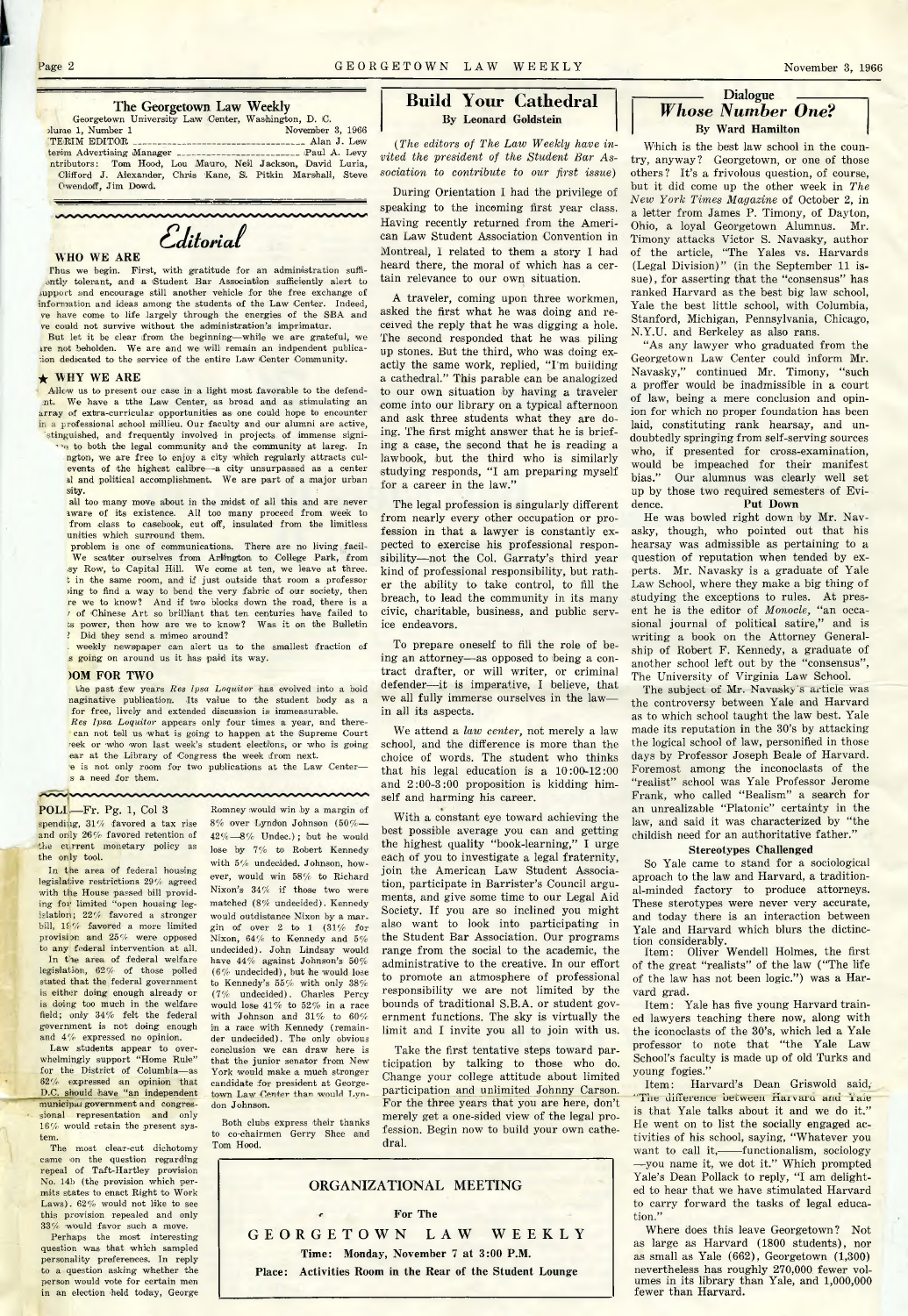# **Delassment--In And Around Town**

#### **DRAMA**

**by Tom Hood Arena Stage - "Macbeth", through Nov. 27. Always a fine performance. Rich surroundings. N ational-"I Do, I Do", with Mary**

**Martin and Robert Preston. Through Nov. 5.**

Catholic University - "Ondine", by

## *Alums in News*

**In the spotlight recently as a result 0)f judicial appointment and political campaign are two distinguished alumni of The Law Center, The Honorable Timothy Murphy and Mr. Arthur Marshall.**

**Seeking another four-year term as the State's Attorney from Prince George's County, Md., is Arthur Marshall. His accomplishments and activities are numerous. He was decorated in the Korean War and honored by the Junior** Chamber of Commerce as an *" OUTSTANDING YOUNG MAN IN AMERICA***." When he first ran for office in 1962, there were no full-time lawyers in the State's Attorney's Office; now Mr. Mar**shall supervises a staff of five full**time prosecutors. The incumbent is currently the Vice-President of the** Maryland State's Attorneys' As**sociation. He and his wife, both members of the local Young Democrats, live with their four children in the Clinton, Maryland.**

**Mr. Timothy Murphy, a 1954 graduate of the Law Center and current part-time instructor, is the newly appointed Associate Judge of the U.S. Court of General Sessions. From 1960 until his recent presidential appointment, Mr. Murphy served with bhe U.S. Attorney's Office, first as assistant in the Criminal arid Appellate Divisions and then as Chief of the U.S. Attorney's Office, Court of General Sessions. Prior to 1960, he was attached to the General Counsel's Office of the National Labor Relations Board. A Major in the Marine Corps Reserve, Judge Murphy is married and the father of three children.**

### **Moot Team Picked**

**Curtis Smothers, '67, Md., Tony Batelle, '67, N.J., and Bob Craft, '68, Tex., were chosen to represent** the Law Center in the 17th An**nual National iMoot Court Competition. The three were selected from among fourteen candidates on oral arguments presented before Professors Bernard R. Burris, Raymond E. Gallagher, and John R. Schmertz, on September 20.**

#### **Regionals Begin Tuesday**

**Regional competition will begin on Tuesday evening, November 8 at 8:00 p.m. at the (Court of General Sessions, when the Law Center team argues against The American University. The other schools in this same region are Howard U niversity, Catholic U niversity, George Washington University, and the University of Maryland.**

**The winner of the regional contest travels to New York in early December for three solid days of debate against the champions of the nation's fourteen other regions. Smothers, Batelle and Craft were all Beaudry Cup finalists during** their first yearat the Law Center. **Their advisor for the tournament is Professor John G. Murphy.**

**Three Man Teams All teams in the National Moot Court Competition consist of three**

**Jean Giraudoux. Fable about water-sprite who captures a Knight. Presented by area's most distinguished drama department. "Well worth your while" Coe, Post. Through Nov. 5. Georgetown University - "The Roar**

**of the Greasepaint-the Smell of** the Crowd". Anthony Newley-Les**lie Bricusse musical. Stage Onetheatre in the round, 3620 P St., N.W. Through No. 5.**

**Washington Theatre Club - "The Knack", Ann Jellicoe's comedy** about contemporary L o n d o n. **Through Nov. 6.**

**Theatre Lobby - "The Play's the Thing" by Moliere. Located in**



**Screenlay by Henri-Georges Clouzet and G. Geronimi based on a novel by pierre Boileau and Thomas Narcejac, reduced** and directed by M. Clouzet. Running Time 106 minutes At **the Puont.**

**For those who were too young or too quesy to see Diabolique when it first was released a decade ago, the Duont theater will be delighatde to help revive those chills and goosebumps you thought you lost in your youth. The winner of the 1955 New York Film Critics award for Best Foreign Film of the Year, Diabolique is a two hour entertainment filled wieh eerie surprises, a touch of the fantastic, and an ending calculated to make you leave the theater numb.**

**The film opens in usual enough style; it is set against the French countryside at a boy's school, where all the main characters are teachers. The headmaster, played by Paul Meurisse, is a sadistic fellow inclined to make both his wife and his mistress objects of his cruelty. Women are not likely to treat such behavior lightly, though, and the two pretty ladies find in their shared hate a strange comaraderie. They decide that an early grave for this countryside Don Juan is the proper remedy. In best— horror show fashion, they do** away with our villain, and then "sit tight" waiting for his **body to be found.**

**What happens though when the next day his suit is sent back pressed from the laundry? Or when, just as mysteriously, a retired detective turns up, volunteering to find the missing husband? Or when a small student swears that the headmaster has punished him? Is the husband really dead, or has he come back from the grave to haunt his murderers? These riddles are explained in the end, but one will have to see the picture for full details.**

**The performances of Vera Clouzet as the sickly wife, Simone Signoret as the icy mistress, and Meurisse as the husband are deftly handled. The straight-forward black and white photography and the lack of melodrama music all serve to increase the suspense. Because of the surprise ending, it is a picture one can't see twice, as this viewer did. But if you've never seen it, its one not to miss.**

**men, but only two men participate in any given argument. Each team is required to argue both sides of this year's question— an involved problem dealing with the protections offered by the Fourth Amendment against wire-tapping by the police. The three Law Center representatives were also required to file a lengthy brief according to the sipecificatlons of the United iStates Supreme Court.**

**Bob Craft, the only second year man among the three, was also one of only two of the original fourteen candidates to argue the case for the appellee during the September 20 presentations.**

**The National Moot Court Competition was sponsored this year as always, by The Young Lawyer's Committee of The Association of the Bar of the City of New York.**

**CLASSIFIED ADS FOR ©ALE— Hart Metal Skis 6'9"**  $(id$ eal for anyone  $5'7''$  to  $5'11'')$ **\$60. (Call iPaul 547-6494.**

**PAPERS TYPED— Call EM 3-3690 after six.**

**CLASSIFIED ADS — Two lines i\$1.00; each additional line 40 Leave all copy in the** *Weekly* **box in the (Registrar's Office.**

GOOD LUCK-To the Hot Dogs **and their stars— the Rubble and The King of the Castle.**

**W HEN interviewers ask for your law school activities tell them you work on the** *Georgetown Weekly.*



**St. Matthew's Ct. off Rhode Island Ave. near Connecticut. Intimate. Beginning Nov. 3 through Dec. 3.**

**Center Stage (Baltimore). "The Death of Bessie Smith" and " Benito Cereno". Much the same as**

**Arena Stage. CONCERTS**

**National Symphony - Tues. and Wed., Nov. 8 and 9, 8:30 p.m. Christian Ferras, violinist.**

**Creston (Washington premier) Mendelssohn Concerto in E minor**

**Nielsen Symphony No. 4 \$2:50 - \$4.50.**

**Sunday, Nov. 13 - 3:00 p.m. Wilhelm Kempff**

**Beethoven Piano Sonatas op. 27, 26, 90, 111.**

**\$2.00 - \$3.75.**

**Saturday, Nov. 12 - 8:30 p.m. Munich Chamber Orchestra, Hans Stadlmair, Conductor. "First-class musicians . . . "**

**Paris Tribune. National Gallery of Art Orches**tra\* - Sunday, Nov. 6 - 8:00 p.m.

**Richard Bales, Conductor. Bach, Brandenbur Concerto No. 6 B flat major.**

**Handel, Concerto Grosso D major op. 6 no. 5.**

**Hindemith, Spiel Music op. 43 no. 1.**

**Telleman, Overture in C major Tides of Hamburg. Free.**

**Library of Congress\* - Thurs. and Fri., Nov. 3 and 4 also Nov. 10 and 11. Juillard String Quartet. Tickets distributed beginning 8 :30 a.m. on Monday before the performance. Call special number (DI 7-4387) and reserve them. (\$.25 service charge). Competition is keen therefore it requires repeated dialing of number and** **patience. For assurance, pick them up in person 8:30 a.m. Monday at Hayes Concert Bureau."**

**\*NOTE: These performances are always broadcast. No quarter is given to the tardy. They begin precisely on time. Allow**

**Fifteen minutes. Phillips Collection - 1600 - 21st St., N.W.**

**Sunday No. 6, 5:00 p.m. Saxaphone and piano recital.**

**Monday, Nov. 7, 8:30 p.m. Son recital. Louise McCellan**

**(mezzo soprano). Sunday, Nov. 13, 5:00 p.m. Du»**

**piano recital.** Come early to insure seats. **JAZZ**

**Bohemian Caverns - Eddie Harris through Nov. 14, after Willie Bobo.**

**Showboat Lounge - Charlie Byrv and Trio, opening Nov. 7 t' Dec. 5.**

**Blues Alley - Helen Merrill t Nov. 13. Buck Clayton a Dickerson, Nov. 14 throug 25. Marge Dodson, Nov. through Dec. 10.**

**OTHER**

**Shoreham Hotel Blue Rm. - "Downtown" Clark throug 5. Four dollars cover char person for this. Also, din' servations required. FILMS**

**Janus Film Society - Midnig urday, Nov. 5, 11:30 a.m day, Nov. 6.**

**"Vivian" by Bruce Conner "Rosebud" by Mark Sada "Bed and Sofa" by Abram Depicts a menage-a-trois Moscow housing shortage '20's.**

**"Riverwindows" by Bob Gorgeous.**



**614 FIFTH ST., N. W.** *3-73/3*

 $NISA =$ <sup>3</sup>

### **by Alan Feldman**

**Movie Review**